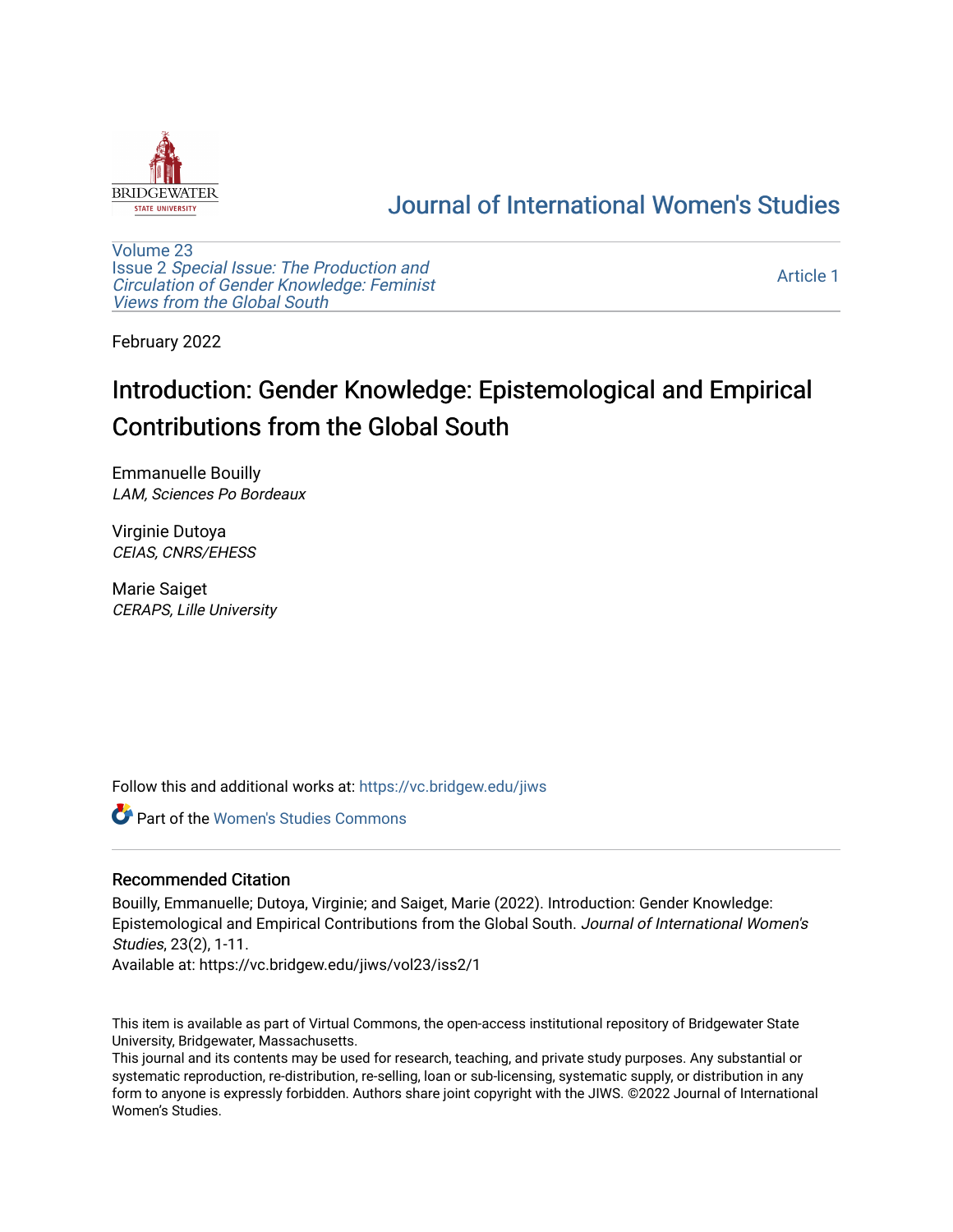### **Introduction: Gender Knowledge: Epistemological and Empirical Contributions from the Global South**

By Emmanuelle Bouilly<sup>1</sup>, Virginie Dutoya<sup>2</sup>, Marie Saiget<sup>3</sup>

#### **Editorial**

Women's and gender studies are now accepted academic subjects in many Global South countries, whether the field is well established—even institutionalized—or still emerging. However, this phenomenon is under-studied, even though the history, ideas, and key concepts of women's, feminist, and gender studies are becoming well documented in Europe and America (Lagrave; Brown; Bard; Clair and Heinen). This special edition therefore aims to shed light on knowledge production about women and gender *in* and *by* Southern countries, and not *about* these countries, as is often the case. On the one hand, this edition brings out the *local, regional and global dynamics of gender knowledge production and circulation* and, on the other hand, it focuses on the *content of this knowledge and highlights its specificities (or lack thereof) at the theoretical and epistemological levels*. Bringing together Northern and Southern feminist researchers, both junior and senior, offers an empirical and decentered analysis of gender knowledge production "from the margins" (hooks).

## **Questioning the International Division of Gender Knowledge Production: A Collective North-South Reflection**

Our reflection is based on a paradox: while research on gender has increased exponentially since the 1990s in Global South countries, the latter are rarely considered to be sites of knowledge production or theoretical debates (Connell, "Rethinking Gender from the South"). The first criticisms of women's and gender studies' ethnocentrism were formalized in the 1980s (Amadiume; Mohanty; Oyěwùmí). More recent works have shown that while the postcolonial and decolonial critique has influenced the field of women's and gender studies, it remains structured by North-South relations. Indeed, the so-called Global South countries are most often seen as fields for study and as repositories for concepts developed in Northern academia (Spivak, "'Can the Subaltern Speak?'"; Wöhrer). However, it is striking to note that most of the early criticism of women's and gender studies' ethnocentrism came from researchers who were institutionally based in the Global North, even though they might come "from" the Global South. This is symptomatic of a division of intellectual labor whereby fieldwork and data are located in the Global South while theory remains the preserve of the Global North (Hountondji; Connell, "Rethinking Gender from the South"; Verschuur). This phenomenon is part of a double logic of marginalization and reification of the Global South within the social sciences that can be traced to the colonial period (Said, *Orientalism*; Keim et al.). In the meantime, gender has become a tool for public action (Ampofo et al.; Cîrstocea et al.; Imam et al.). These dynamics impact the way gender knowledge is produced, and how the concept of gender circulates. Both the unequal division of intellectual labor that structures social sciences in the widest sense and the institutionalization of gender studies will be at the very heart of this special issue.

Here we use the term "Global South" to refer to Latin America, Asia, Africa, and Oceania, in other words, to the regions outside Europe and North America, which are "mostly (though not all) low-income and often politically or culturally marginalised" (Dados and Connell 12). Those areas are often described as sharing an "entire history of colonialism, neo-

<sup>&</sup>lt;sup>1</sup> Dr in Political Science, Associate Professor at LAM, Sciences Po Bordeaux

<sup>&</sup>lt;sup>2</sup> Dr in Political Science, Researcher at CEIAS, CNRS/EHESS

<sup>&</sup>lt;sup>3</sup> Dr in Political Science, Associate Professor at CERAPS, Lille University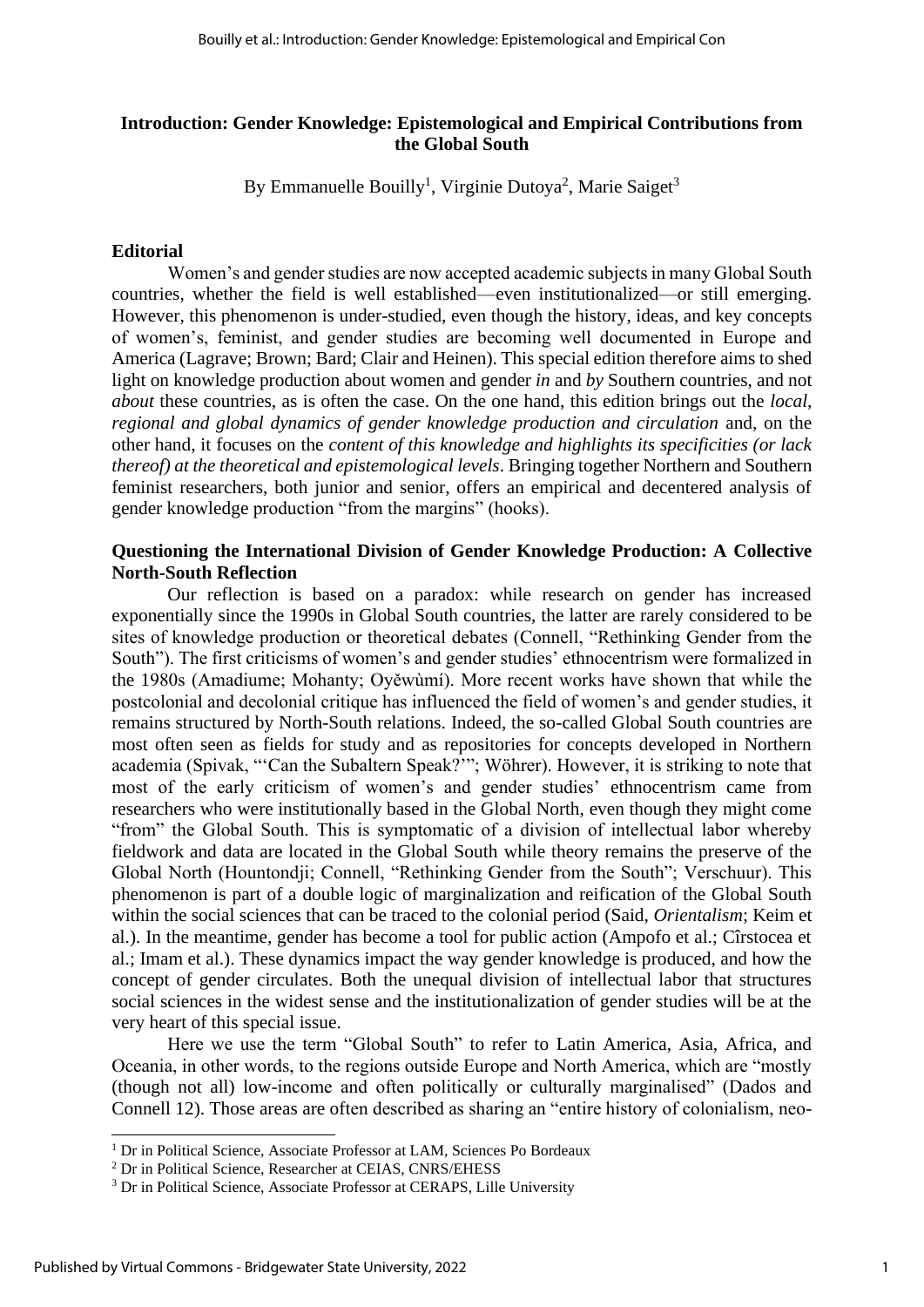imperialism, and differential economic and social change through which large inequalities in living standards, life expectancy, and access to resources are maintained" (Dados and Connell 13). There are however debates on the geographical boundaries of the Global South, as well as on the heterogeneity of economic, social, and political situations that it contains. Taking those debates into account, we understand this category less geographically than relationally, i.e. in relation to the Global North, and within economic, political, and intellectual power relations, as well as "a distinctive positionality and an ethical subjectivity", like "Third World" or "Periphery" (Tickner and Smith).

The initial impetus for this collective endeavor came from our own difficulties, as French researchers, working from France on gender issues in Global South countries respectively, Burundi, Senegal, and India and Pakistan. How could we produce gender knowledge relating to these countries without reproducing different forms of domination, without falling back, as Gayatri C. Spivak would put it, "on a colonialist theory of most efficient information retrieval" (Spivak, "'Draupadi' by Mahasveta Devi" 382)? In 2018, we had the opportunity to develop this collective reflection, as we received a grant from the French Gender Institute<sup>4</sup> to develop a network and organize scientific events. In 2019, we organized two events. First, a two-day bilingual (English & French) international conference, entitled "Production and circulation of gender knowledge in the Global South"<sup>5</sup>, was set up in Paris in the spring of 2019. Second, a panel was organized at the international Conference "Globalisations et circulations des idées, des savoirs et des normes" [Globalization and circulation of ideas, knowledge, and norms] in September 2019 in Paris<sup>6</sup>. We then organized a seminar—which is still ongoing—at the École des Hautes Études en Sciences Sociales (EHESS) in Paris. These events enabled us to open a discussion among researchers working on gender in the Global South but based (institutionally and physically) in different countries and continents. This also showed us the difficulties of establishing a lasting dialogue due to material difficulties (getting visas and funding), linguistic barriers, time differences, as well as the COVID-19 pandemic which has tended to accentuate those constraints. For instance, the initial ambition was to open a dialogue between French and English-speaking countries, and while we managed to do this in the conference, it became increasingly difficult to implement in terms of publication. We also found ourselves reproducing some academic legitimacy criteria while selecting papers and inviting scholars from around the world. Indeed, we also had to cope with the expectations of those providing funds and the fact that the organization of such an event was part of the evaluation process we have to go through to obtain tenure or career advancement (Belinga et al. 9), which is also true for Southern colleagues who are also forced to internationalize, i.e., to connect with the Global North. In this respect, the coordination of these events, and later this publication, illustrate how both local and global systems of domination are intermingled. This does not mean that we doubt the overall privileges that we have as researchers from the Global North, but it highlights the importance of examining precisely how these privileges deploy themselves and affect knowledge production processes at all levels. All the contributors to this special edition have participated in one of these events and committed themselves to continue this reflection collectively. Thus, despite the variety of locations, languages (English, French and Spanish), and disciplines (sociology, anthropology, political science, and history), the papers, and their authors, speak to one another. Grounded in empirical data, they all decenter the history of gender and women's studies from various contexts in Latin America, Africa, and Asia. They thus show how gender

<sup>4</sup> <https://institut-du-genre.fr/>

<sup>&</sup>lt;sup>5</sup> The programme is available here: [http://ceias.ehess.fr/index.php?4853.](http://ceias.ehess.fr/index.php?4853)

<sup>6</sup> The programme is available here: https://www.gsrl-cnrs.fr/wp-

content/uploads/2019/09/Program2019\_GlobalisationdesId%C3%A9es\_Vlong\_BAT-1-2.pdf [https://www.gsrl](https://www.gsrl-cnrs.fr/wp-content/uploads/2019/09/Program2019_GlobalisationdesId%C3%A9es_Vlong_BAT-1-2.pdf)[cnrs.fr/wp-content/uploads/2019/09/Program2019\\_GlobalisationdesId%C3%A9es\\_Vlong\\_BAT-1-2.pdf](https://www.gsrl-cnrs.fr/wp-content/uploads/2019/09/Program2019_GlobalisationdesId%C3%A9es_Vlong_BAT-1-2.pdf)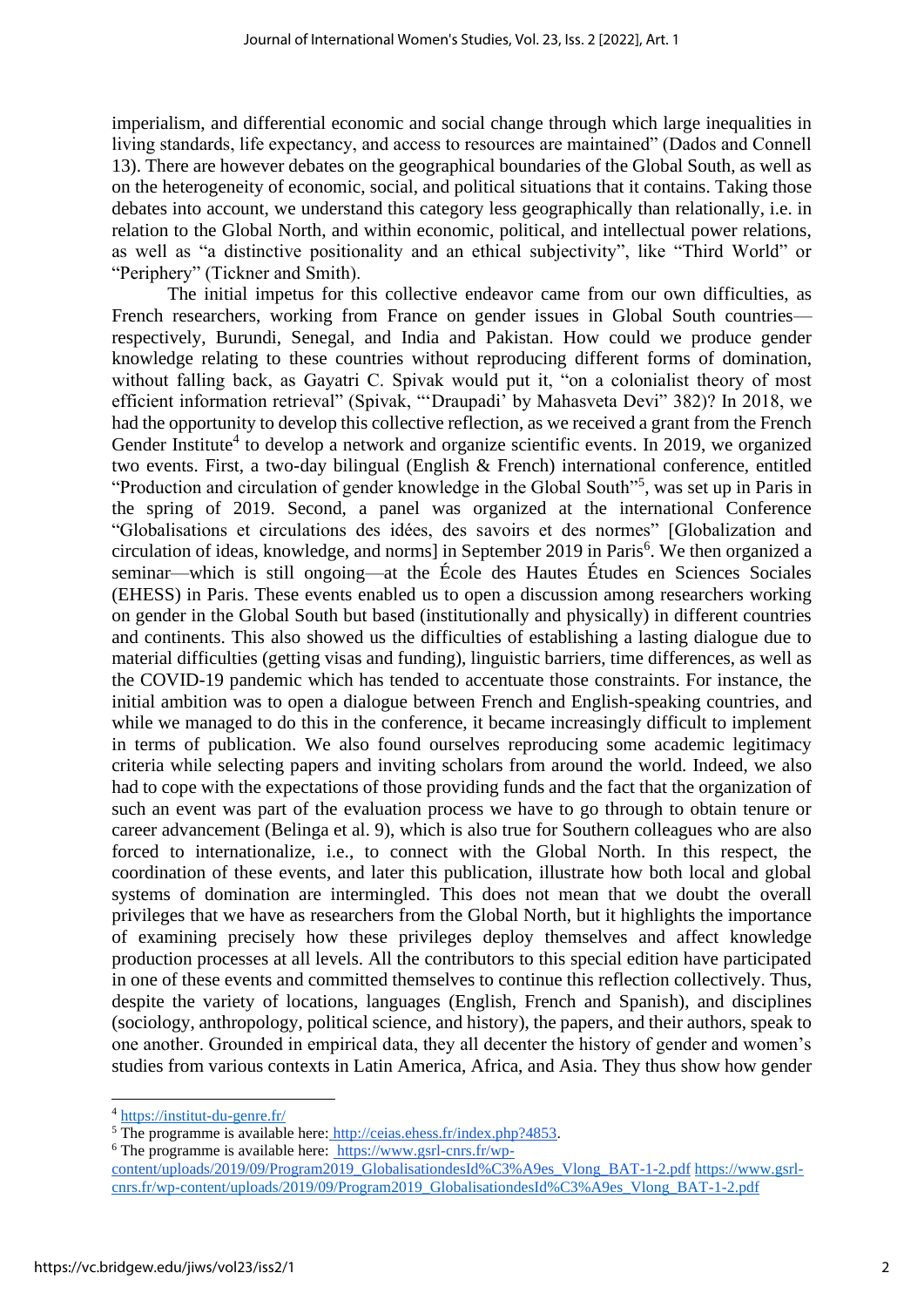knowledge production combines with a set of economic, social, and epistemological power relations, while opening up possibilities of creating autonomous and subversive knowledge.

In the following sections, we first discuss the interaction of social sciences and imperialism and the way women's and gender studies have been a focus for both contestation and reproduction of North-South inequalities. Second, we come back to the dual patterns of institutionalization and globalization of women's and gender studies. Third, we discuss the specificity of gender knowledge as it is produced in the Global South and whether it is "different" or "similar" (Bilgin) and the limits and difficulty of reconstructing the canon from this perspective. Fourth and finally, we present the eight articles that comprise this special edition.

#### **Social Sciences and the (De)construction of Power**

Colonialism relied heavily on the collection of information and the production of knowledge (Said, Orientalism). Thus, the formal decolonization of the Global South did not result in the decolonization of knowledge (Keim). As shown by the notion of "academic dependency" (Alatas), the development of the social sciences in Global South countries is characterized by a division of intellectual labor, in which the Global South supplies fieldwork and data, while theory, methodology, and teaching paradigms remain the prerogative of the Global North (Connell, "Rethinking Gender from the South" 520). Despite their subversive stance, gender studies are not immune to this criticism. Various authors have shown the effects of the interweaving of women's and gender studies in North-South relations, both in terms of the domination of theoretical frameworks forged in the Global North (or in the West, in the often-preferred terminology) and the appropriateness of the conceptual frameworks employed (Bhaskaran; Dutoya, "Defining the 'queers' in India: The politics of academic representation"; Oyěwùmí). The invisibility of subaltern women and their experiences (Spivak, "'Draupadi' by Mahasveta Devi") or, on the contrary, their exoticization and reduction to the status of victims (Abu-Lughod; Win) have also been singled out.

These criticisms take several directions. Going further than denouncing the invisibility of "Third World women", authors such as Chandra T. Mohanty have deconstructed the "methodological universalism" that informs many feminist publications from the 1970s and 1980s (Mohanty 346). However, at the same time, she retained "women" and "gender" as useful analytical categories inasmuch as she called for contextualized and nuanced research into the realities of life experience for women from so-called Third World countries.

On the contrary, in her book *The Invention of Women,* Oyèrónké Oyěwùmí discusses the relevance of the Western concept of gender within the African context. She disqualified gender as being rooted in a Western-specific form of social organization: the heterosexual and nuclear family system, irrelevant, in her view, to understanding African realities. She defends the idea that the precolonial Yoruba family, as well as Yoruba language, are "non-gendered". Instead, she highlights the importance of "seniority" (age) in ranking and differentiating people. This argument has received a lot of attention and criticism—including from African researchers—"as both an inaccurate account of precolonial society, and as replacing an essentialism of bodies with an essentialism of culture that helps to legitimize postcolonial patriarchy" (Connell, "The sociology of gender in Southern perspective" 555; Bakare-Yusuf; Pereira; Panata in this edition). Although some pre-colonial African societies are structured differently from European societies, gender is nonetheless a central category of differentiation and hierarchization. As Pallavi Banerjee and Raewyn Connell sum up:

> The factual grounding of the claim that gender was introduced by colonialism is flimsy. The assertion of a unique African way of being is marked by cultural essentialism and conservatism. Pre-colonial African societies—and the same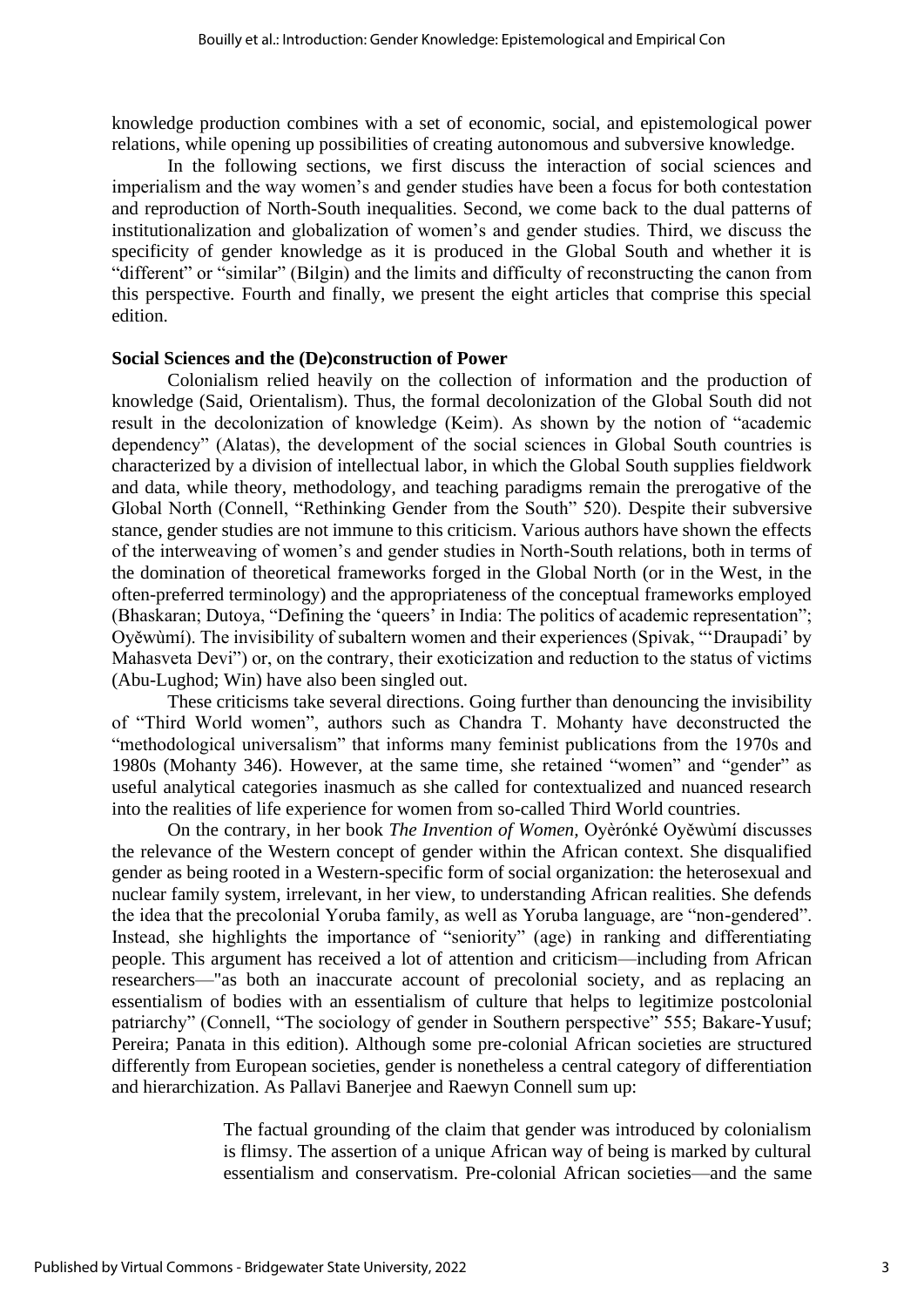can be said for pre-Columbian American societies<sup>7</sup>—did have gender hierarchies, did interact with each other, and constantly changed over time. We do not need to romanticize pre-colonial societies to recognize the strongly gendered character of colonization and its violent impact. (Banerjee and Connell, 2018: 64)

Paradoxically, even though Oyěwùmí asserts that "gender" is a product of colonialism, hence strongly reacting against Northern feminism, her contribution has been recognized by and included in Global North gender studies.

Overall, authors from the Global South (but more often from the Global South and having made a career in the Global North) are now recognized as major contributors to gender studies and are part of the "canon". This growing recognition of the postcolonial and decolonial currents<sup>8</sup> within gender studies led Raewyn Connell to posit that gender studies are an example of a plural and "multi-centred" academic field (Connell, "Sociology for the Whole World"). Yet, such a vision is partial. An analysis of gender studies textbooks and reference publications has shown the pre-eminence of North America and Western Europe and researchers who are institutionally attached to them (Wöhrer). This raises an important question of who can access the global academic field as well as how and why. Furthermore, this growing recognition does not compensate for the general lack of awareness of women's and gender studies' dynamics within the Global South. Southern societies are often considered as receptacles for concepts developed by Northern academia (Keck and Sikkink; Naples and Desai; Desai). Without denying the primary emergence of gender as a concept in North America, the paradigm of dissemination and of a passive reception of women's (and then gender, studies) is not always the most relevant (John, "Feminist Vocabularies in Time and Space"). Despite the extensive and rich reflexive literature produced on this subject (Rege; Bhagwat and Rege; Chaudhuri; John, *Women's Studies in India: A Reader*), the history of women's studies in India, its methodological, pedagogical, and epistemic debates are little known beyond the subcontinent. Similarly, the theoretical contribution of work on gender in Africa and South America is still too often neglected (Ampofo et al.; Amadiume; Imam et al.; Sow; Valdés; Lugones; Vigoya; Sadiqi; Oyěwùmí, *The Invention of Women: Making an African Sense of Western Gender Discourses*; Oyěwùmí, "Conceptualising Gender: Eurocentric Foundations of Feminist Concepts and the Challenge of African Epistemologies"). Knowledge is still validated by the Global North: top academic journals are based there, as well as most international conferences, the English language dominates academic publications, and the translations of academic works circulate mainly from the centers to the peripheries, while relations between the peripheries are often mediated by the centers (Heilbron). Thus, while being grounded in a strong critique of power, women's and gender studies sometimes reproduce the structural inequalities at play in global knowledge production.

Exploring these issues requires a sociological study of the "structure, institutions and workforce of the global knowledge economy, its diversity of situations, and especially the relationships through which it operates and the dynamics of change in these relationships" (Connell et al. 740). To that end, our special edition pays close attention to the mechanisms

 $7$  Oyěwùmí's critique has been espoused by Maria Lugones in Latin America (Lugones, "Heterosexualism and the Colonial / Modern Gender System"; Lugones, "The Coloniality of Gender").

<sup>8</sup> Postcolonial and decolonial feminism are two different currents. While postcolonial feminism emerged from/against the subalternist movement and within debates on South Asian historiography, decolonial feminism has its roots in Latin America, the two regions having very different colonial histories. This led to differentiated positions vis à vis Marxism, and global feminism, however, both currents question the hegemony of the Global North. For more details about the differences between these two currents, see Mendoza's work on the coloniality of gender (Mendoza).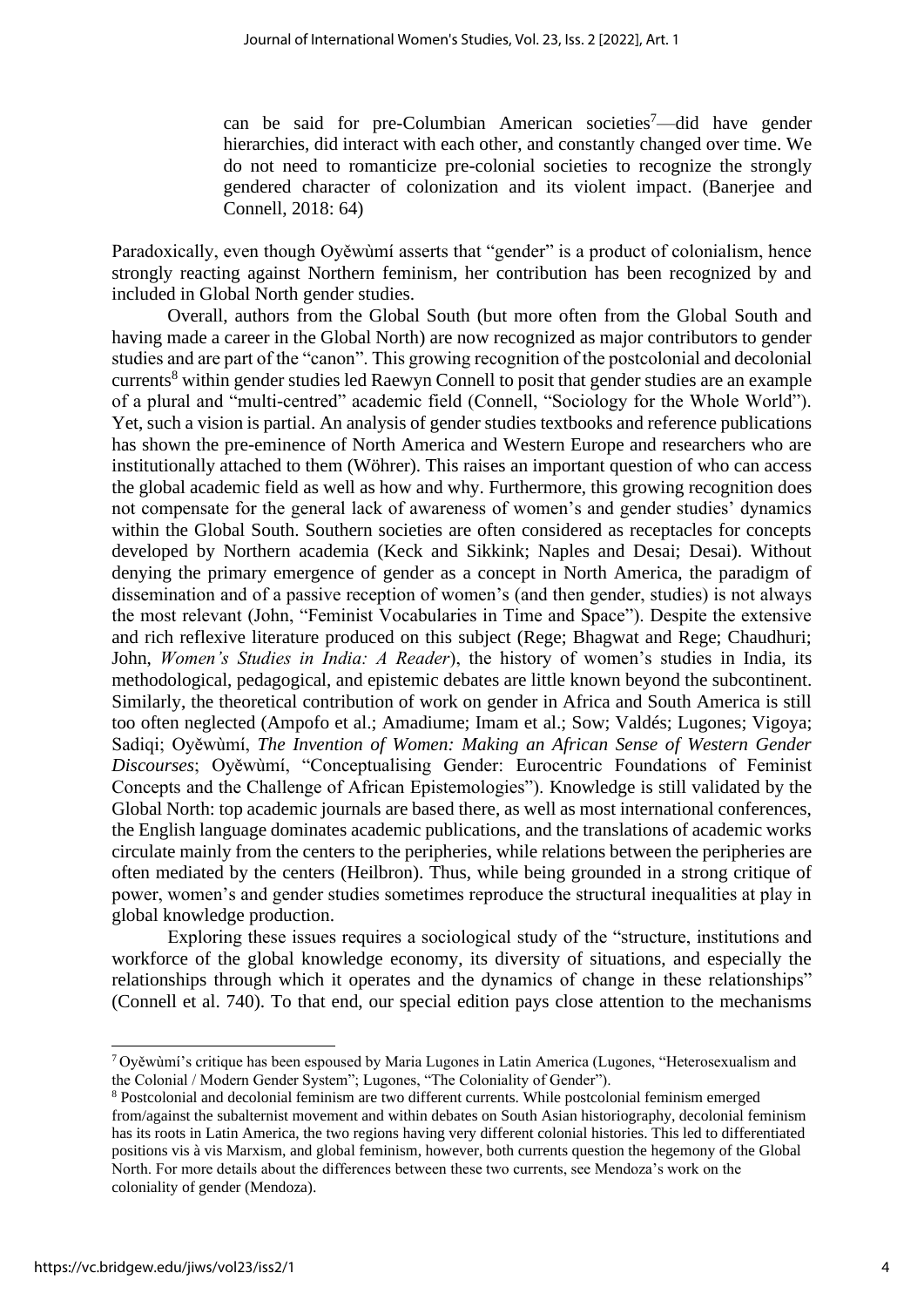and actors in the institutionalization and globalization of gender knowledge, analyzing how these processes are differently experienced in the Global South.

## **The Political Economy of Gender Studies: Policy and Academia at the Crossroads**

Since the United Nations Decade for Women (1975-1985), in development and aid policies, gender has become a "buzzword" (Cornwall and Brock), even a "globalized category of public action and knowledge production" through gender mainstreaming (Cîrstocea et al.). In India for instance, the professionals, often women, in charge of these gender policies within public bodies, international organizations, NGOs, and private companies (Menon; Dutoya, "La Professionnalisation de La Cause Des Femmes En Inde" [The Professionalization of the Women's Cause in India]) become experts and gender knowledge producers (Bustelo et al.; Prügl; Thompson and Prügl; Direnberger). In this respect, gender knowledge has expanded from the academic field, even though academics themselves can participate in the dissemination of gender outside universities, acting as consultants and moving between different professional worlds. Secondly, the globalization of social sciences, which accelerated in the 1990s (Heilbron, Boncourt, et al.), is characterized by the increasing amount of travel undertaken by Southern researchers, many of whom have been trained or worked in the Global North, as illustrated for example by the careers of Oyèrónké Oyěwùmí, Chandra Talpade Mohanty, Gayatri C. Spivak, Fatou Sow, and Amina Mama.

The effects of this double globalization are widely debated. Some see it as a recuperation, a de-politicization, or a de-radicalization of feminist concepts and struggles, a standardization and a uniformity of thinking, a perpetuation of imperialism and inequality, etc. Various authors have highlighted the dilution of the critical scope of gender due to its use beyond academic and feminist fields (Menon; Cîrstocea). Others prefer to emphasize the access of women's movements to resources, the democratization of girls and women's education, the appropriation, and the circumvention of unequal power relations by local female actors, the development of new conceptual tools, etc. Here lies the key issue: can gender be both a universal and institutionalized concept and remain a useful category of (critical) analysis (J. W. Scott: Menon: Cîrstocea). This is also true of other concepts related to gender and studied in this edition, such as "queer" (Dutoya) or "intersectionality" (Govinda; Panata; Sarkar). As Connell attests, "one of the most important [consequences for gender studies] is the framing of much gender research by economic development agendas" (Connell, "The sociology of gender in Southern perspective" 559). But it is worth asking whether dependence on international aid necessarily equates with the imposition of donor-driven agendas on gender research. Indeed, specialists in area studies have long demonstrated the agency and the resistance of subaltern actors and Southern societies, even in structurally unequal power relations (Bayart et al.; J. C. Scott).

Going beyond this debate about globalization effects requires empirical, locally rooted data to question concrete methods of legitimization and circulation processes, and concrete methods of appropriation of gender as a concept in various Global Southern contexts. Borrowing from a sociological approach to the circulation of ideas (Bourdieu), this edition aims to map the channels and the actors (publishers, universities, transnational institutions, activists, and teacher-researchers) who shape the fabric of gender knowledge (Heilbron, Guilhot, et al. 129). What textbooks, or concepts circulate? What are the social characteristics and trajectories of the actors involved? What are their resources and capital? What are their academic and professional backgrounds? Moreover, what are the institutional conditions, both local and global, of knowledge production? What tensions does the interaction between different worlds (governmental public action, international organizations, activists, scientists, non-governmental organizations, etc.) produce with respect to gender knowledge?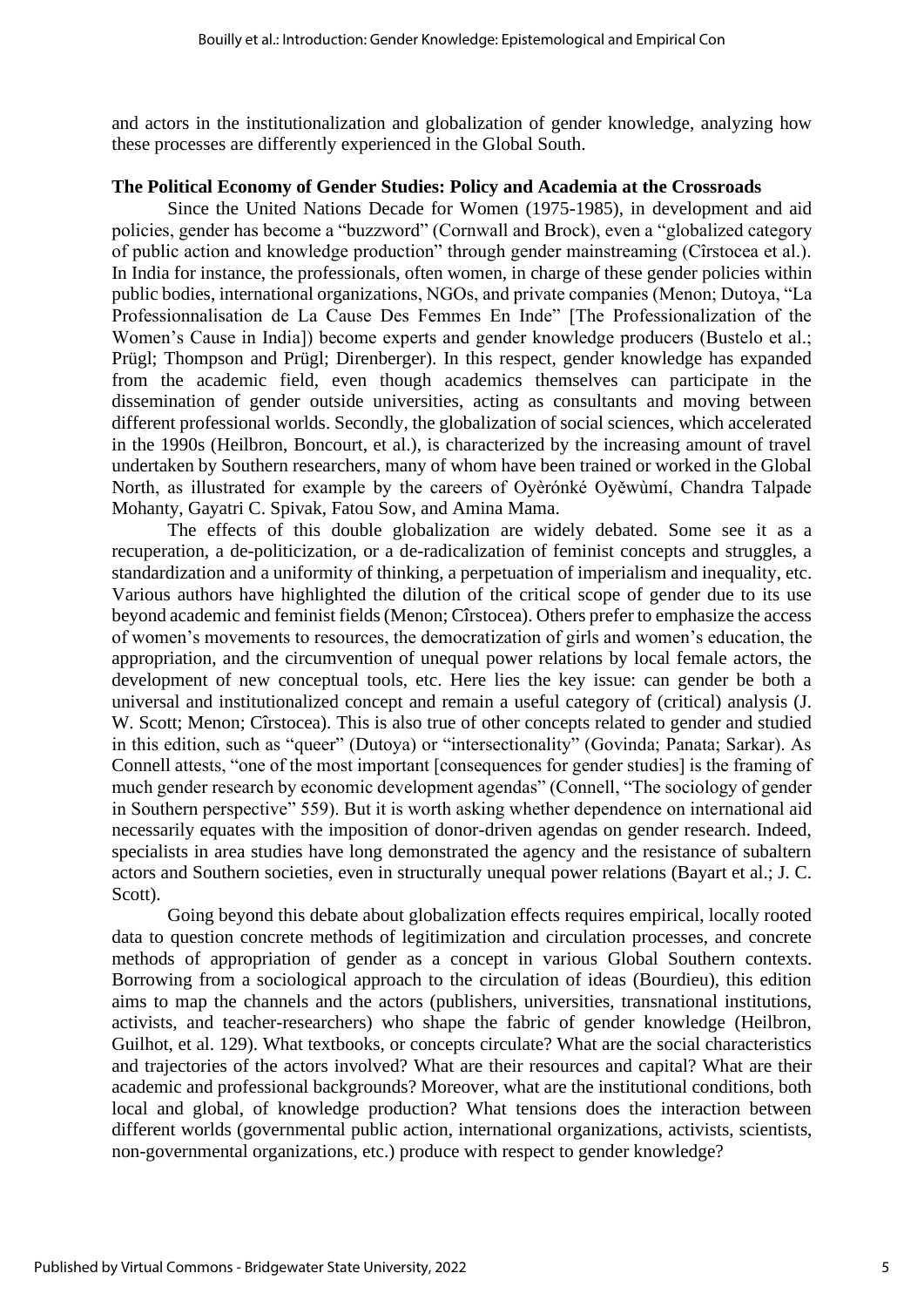By moving away from the postulate of a univocal domination by the North, we want to highlight the (possibly asymmetrical) mechanisms of knowledge co-production. This implies analyzing the role of feminist scientific networks linking Global South countries, the national contexts and historicity of the processes under study, and the material conditions of knowledge production, especially funding, be it local or international, public, or private. Apart from a few well-resourced universities in the Global South, notably in Brazil, India, and South Africa, the scale of resources available for gender studies and research in the Global South remains low compared to the North. Although they are increasing, there are still few universities offering programs in women's or gender studies in Africa (about 30 throughout Africa in the early 2000s) and they face many obstacles, including a lack of qualified staff and institutional support as shown by Amina Mama (see also Adedeji Adebayo in this edition). To counter these problems, academics willing to develop such programs must turn to other sources of funding, such as international organizations or private foundations. In Brazil for example, the Ford Foundation assisted the emergence and institutionalization of gender studies as an academic field, by awarding grants to researchers, universities, and journals from 1978 to 1999 (Grossi, 2004). Addressing this phenomenon therefore involves thinking beyond academic actors and feminist organizations and including governments and local authorities, political parties, nongovernmental organizations, international institutions, private foundations, and think tanks, gender-focused or otherwise.

Considering that gender studies "is involved in a global economy of knowledge" that leaves no culture untouched or separate (Connell, "The Sociology of Gender in Southern Perspective" 554), we should question how this process affects the concepts and methods used in gender research and teaching. Thus, our third and final research focus sheds light on the major and singular contribution of the Global South to the production of gender knowledge.

#### **Decolonizing Knowledge: Re-building the Canon and Bridging Epistemic Communities**

The epistemological scope of Southern approaches to gender is often minimized, which contributes to maintaining a division of scientific work between theory (in the Global North) and data (in the Global South). Hence, this special edition thoroughly examines the power and originality of this knowledge as well as its ambiguity. As we have already stated, Northern wealth and power do not necessarily produce intellectual domination. On the other hand, knowledge about gender as produced in the Global South is not always radically "different" nor "resistant" to Northern knowledge. Instead, it can highlight a certain "similarity", which cannot be explained through "'teleological Westernization' ('they all seek to become like us anyhow') but as the 'effects of the historical relationship between the "West" [or Global North] and the non-West' [or Global South] in the emergence of ways of thinking and doing that are 'almost the same but not quite'" (Bilgin 6).

Scholars and activists from both the Global North and Global South are facing aggressive anti-gender campaigns (Corrêa et al.), which make dialogue and cooperation more essential and reinforce epistemic communities. This convergence can be seen in the identification of a common set of concepts and analytical categories between the Global North and the Global South, such as gender, intersectionality, queer, and so on, through which sexual, racial and class power relations and division of labor can be understood. And despite the debates and criticisms these authors generate, Connell noticed that "the conceptual world of Marx, Foucault, de Beauvoir and Butler" continues to shape most gender analysis "even when it is talking about sexuality in India, identity in Australia, migration in the Mediterranean or factories in Mexico" (Connell, "The Sociology of Gender in Southern Perspective" 553). This "similarity" is also manifest in the sharing of data collection methods and modes of knowledgebuilding with critical feminist approaches, such as participatory action research (Tickner 9) or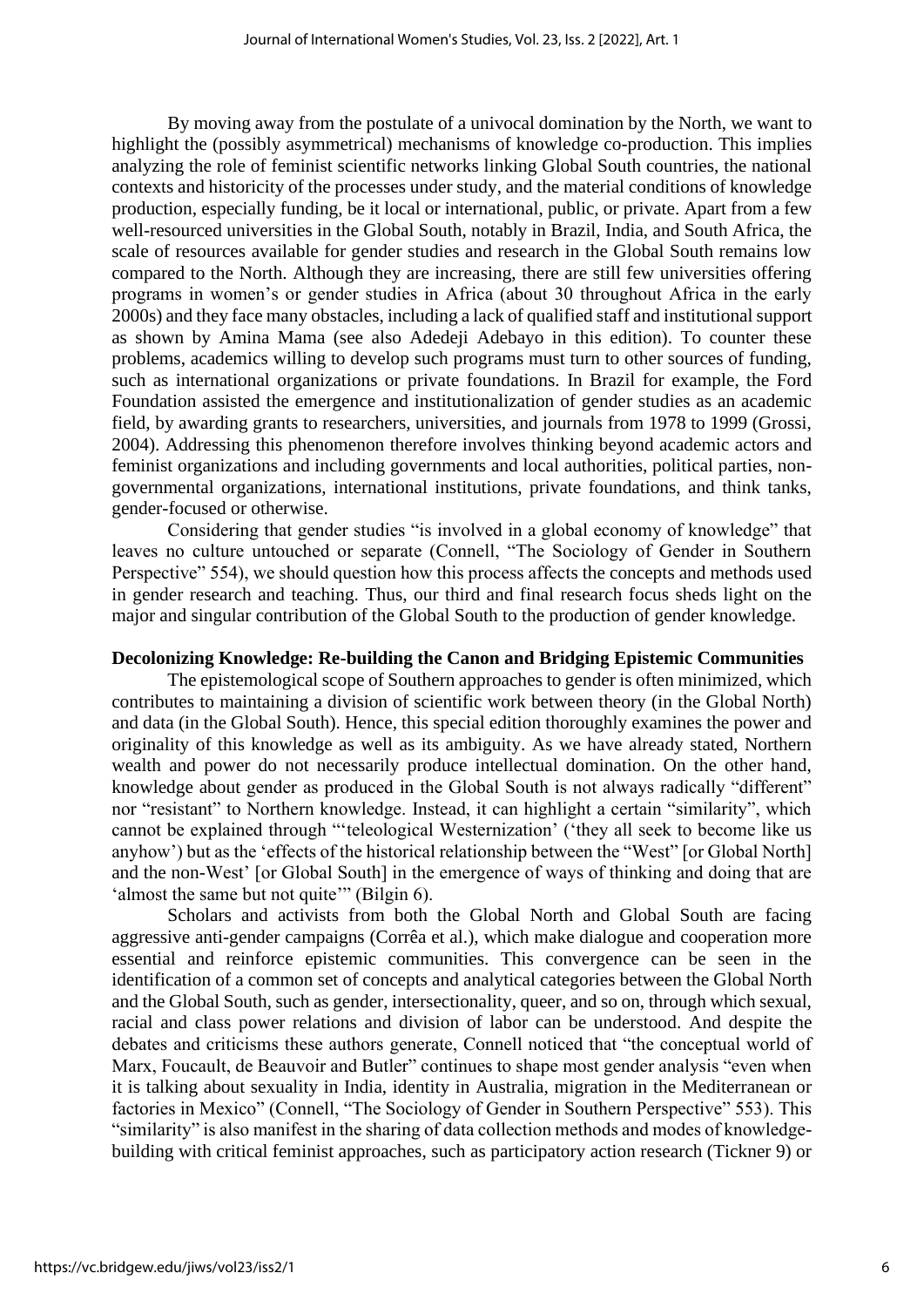the belief that "emotion and intellect are mutually constitutive and sustaining oppositional forces in the construction of knowledge" (Code 47 quoted in Tickner 10).

Although "similar", knowledge about gender as forged in the Global South is not exactly the same as in the Global North. Researchers from the Global South tend to confront this "conceptual world" with their local context, re-shaping it in the process. This is particularly evident in Gayatri C. Spivak's work, as she can mobilize in the same text Derrida, Freud, Guha, Marx, Mahasweta Devi, and extracts from the Vedas (see for instance (Spivak, "'Draupadi' by Mahasveta Devi"; Spivak, "'Can the Subaltern Speak?'"; Spivak, *En d'autres Mondes, En d'autres Mots : Essais de Politique Culturelle* [In other Worlds, in other Words: Essays in Cultural Politics]). Hence, gender translation strategies (Kaplan et al.), i.e., the operations of screening, reinterpretation, contestation, and adjustment of this concept, need to be considered more systematically. Furthermore, the building of new concepts and methods in and from the Global South, as well as their contribution to the new impetus in global gender research (Bose and Kim), should also be examined. How can we qualify the epistemology resulting from the knowledge production process? Are we witnessing the emergence of "borderlands epistemologies" (Harding 163)? Should we rather talk about "in-betweenness" or "rooted cosmopolitan knowledge"? Furthermore, is a new canon emerging in and from the Global South? Finally, under what conditions is a global dialogue possible between gender conceptions and feminist cooperation across national borders?

This special edition highlights the Southern actors' agency and unique agenda in adopting—by adapting and reformulating—or rejecting Northern ways of thinking, researching, and teaching, but also in formulating new concepts and methodologies. There is such a diversity of fields that this edition does not postulate a unified use of the gender concept in the Global South, but suggests that there are common practices and questions, particularly regarding the very appropriateness of the concept of gender, the choice of vocabulary studied, and the need—or absence thereof—to produce "indigenous" knowledge and concepts (Oyěwùmí; Vanita).

## **The Articles**

This special edition brings together eight original contributions addressing gender knowledge production issues in different Global South countries: Costa Rica (Fournier Pereira), India (Dutoya, Govinda and Sarkar), Nigeria (Abebayo, Panata), South Africa (Gouws), and Tanzania (Wenzek). Spanning three continents, and with different methodologies, they share important hypotheses and premises. First, they go beyond the paradigms of dissemination, domination, and theoretical dependency. Second, they move away from top-down perspectives and propose empirical approaches sensitive to the on-going sociological processes of knowledge formation in and from Global South countries, looking at actors, places, and actual channels of knowledge circulation, such as scientific journals (Gouws), research projects (Sarkar), or researcher mobility (Wenzek, Govinda). Brought together, the articles shed light on the many actors and institutions (universities, international and non-governmental organizations, associations, activist movements, foundations, etc.) involved in the processes of gender knowledge production and dissemination. For example, Amanda Gouws investigates the role of academic journals and editors (such as *Agenda*) in South Africa, while Virginie Dutoya, Florence Wenzek, and Adedeji Adebayo focus on the institutionalization of women's and gender studies at universities, respectively in India, Tanzania, and Nigeria. More specifically, Virginie Dutoya (India), and Florence Wenzek (Tanzania) analyze interactions between academics/universities and women's and feminist movements. Some articles explore the knowledge formation process within specific research projects: a doctoral thesis in the case of Mar Fournier Pereira on transwomen in Costa Rica, and a Ford Foundation-funded research project on LGBT groups in India by Debarun Sarkar.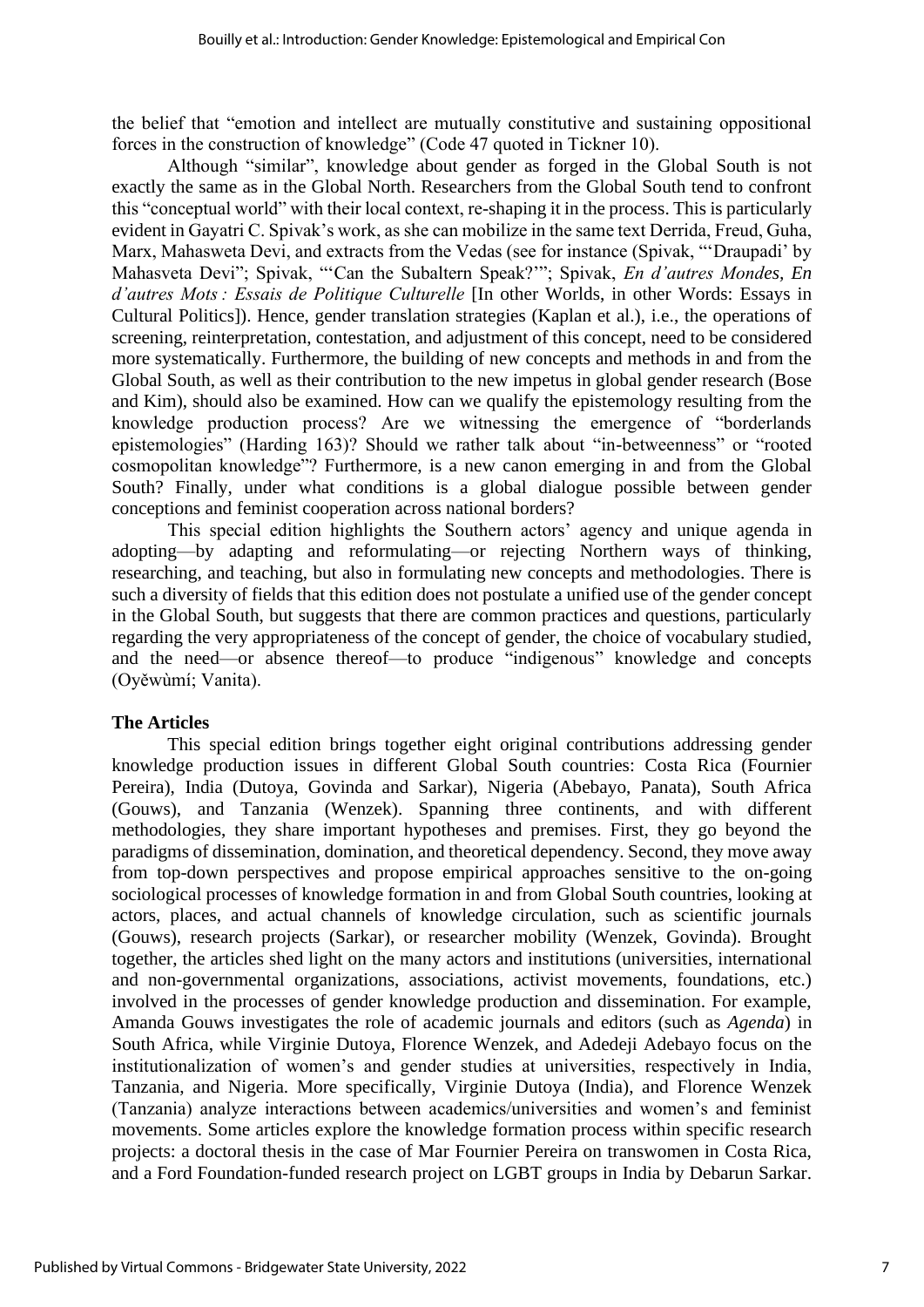Finally, Radhika Govinda's article uses the classroom as the site for analyzing gender knowledge production. By examining her own teaching experience, she interrogates the ambition of intersectionality as a critical pedagogy. Third, the papers all pay attention to the historicity of the processes under study, and the local meanings and situated contents of knowledge. The plurality of "indigenous" meanings and epistemic proposals, beyond the wellknown debate about the (ir)relevance of gender as a notion and its eurocentrism, are particularly well documented. In the articles by Sara Panata, Debarun Sarkar, and Radhika Govinda, the concept of intersectionality appears as a striking example of this on-going gender-related discussion and knowledge production between the Global South and Global North. Not only is the concept "essentially contested" (Gallie), but, as shown by Radhika Govinda and Sara Panata, to a large extent because of the realities of their local situation in the field, researchers in India and Nigeria had an intersectional understanding of gender even before the concept was coined.

The articles bring new answers to the debate around the disciplinary status of gender studies. In a nutshell, it has been traditional to oppose the disciplinary strategy, whereby women's (and later gender) studies are defined as a separate academic discipline, and the mainstreaming strategy, which advocates bringing a gender component into all disciplines. Our edition shows, unsurprisingly, that the situation on the ground is generally somewhere between these two poles. India and Nigeria offer a mixed picture in this respect. In the case of Nigeria, Adedeji Adebayo highlights the difficulties in developing gender studies as a multidisciplinary field, especially with a view to accumulating knowledge. In India, Virginie Dutoya explains that while in the 1980s the dominant view was that mainstreaming gender would be the best option, in the 1990s women's studies have *de facto* become a discipline, with the development of specific degrees, research centers and reviews. Today there are more than a hundred centers for women's and gender studies and teaching programs ranging from undergraduate electives to PhDs (University Grants Commission). However, in both cases, the issue of obtaining human and financial resources remains central and often unresolved. The development of gender studies as a specific discipline in India does not preclude the possibility of crossfertilization with other fields of study such as postcolonial and subaltern studies. Beyond the Indian case, the intimate, yet conflicted relationship between gender studies and post- or decolonial studies has been underlined by different authors in this edition (see Virginie Dutoya, Mar Fournier Pereira, Radhika Govinda and Debarun Sarkar in particular). And it emphasizes the importance of paying attention to the Global South to understand current developments in gender studies worldwide. It also becomes evident that while gender studies are becoming increasingly established in the academic field and teaching, gender studies' interdisciplinarity and openness need to be preserved. The papers also remind us how women's and gender studies have been developed by individual as well as collective activism, and the interweaving of personal as well as academic trajectories, as shown by Radhika Govinda and Mar Fournier Pereira.

In this respect, the articles insist on the agency of those involved in gender knowledge production, while acknowledging and documenting domination logics. In most articles, the material domination of the Global North is striking. Without the Ford Foundation (mentioned in three articles in this edition: Dutoya, Sarkar, and Wenzek) or the United Nations, women's and gender studies would have undergone very limited development in the South. Florence Wenzek's and Debarun Sarkar's articles show clearly how donor dependency has implications for the nature of the knowledge produced, in terms of subjects and areas studied, methodologies, and paradigms or concepts advocated. For example, funders might privilege quantitative research that is more easily translatable in terms of outputs. However, by and large, the authors detail the ability of local actors to retain their intellectual independence. Another important finding in this edition is that North-South domination interplays with other forms of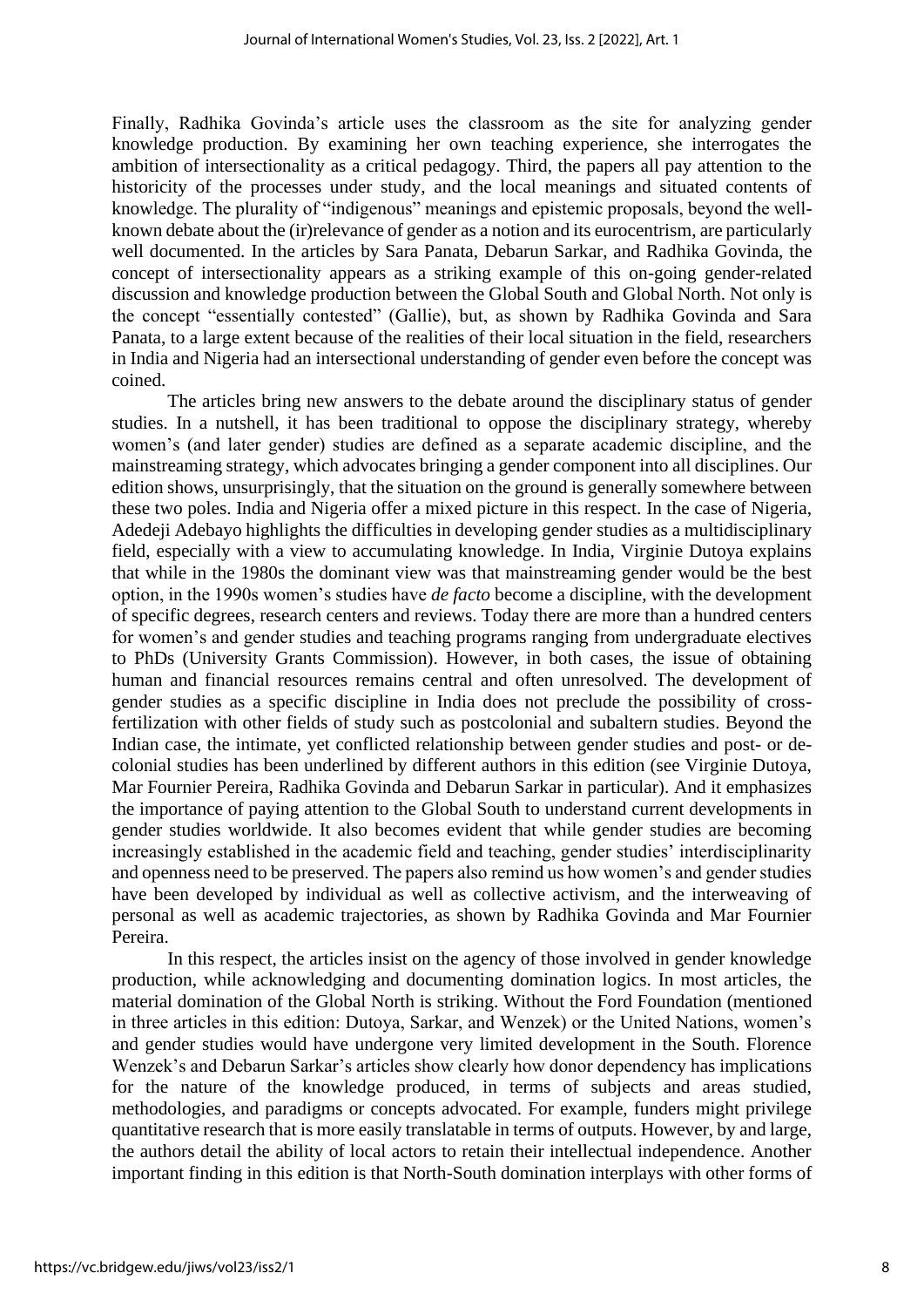power dynamics, such as those resolving around class, sexuality, caste, or race. The fact that those who produce knowledge are often part of the local elite complicates unilateral perceptions of academic dependency. In any event, agency occurs through conceptual and theoretical innovations. These are sometimes little documented because researchers from the Global South might not have access to global circuits of knowledge circulation or might not present them as such. For instance, Radhika Govinda, Amanda Gouws, and Sara Panata show that, in their chosen countries, gender was conceived as intersectional long before the concept of intersectionality was created in the United States. This concept is now central to this on-going gender-related discussion and knowledge production between the Global South and Global North. The innovations are also methodological and epistemological. In her article, Mar Fournier Pereira defends the role of affectivity in research, presented as "sentipensar". Radhika Govinda and Debarun Sarkar place themselves at the center of research, which they conduct with autoethnography and reflexivity. These approaches are not limited to gender or Global South studies, but they are particularly well-developed in both fields. Indeed, in a context where sources are often difficult to locate, archives not always accessible and data scarce, researchers must develop innovative research methods and combine multiple methodologies.

As Mary E. John, professor of women's studies in Delhi argues, one must not fall into the trap of "false particularism" to avoid "false universalism" (John, "Intersectionality" 75). In this respect, we must walk that fine line in order to produce a heuristic dialogue between researchers working on gender and women's studies, eager to produce knowledge together, in spite of, and on the basis of our different positions within academic and social spaces. This edition is one more step towards a collective and normative reflection on how to be more reflexive and inclusive in the way we participate in gender knowledge production and circulation. We hope to be able to continue this dialogue.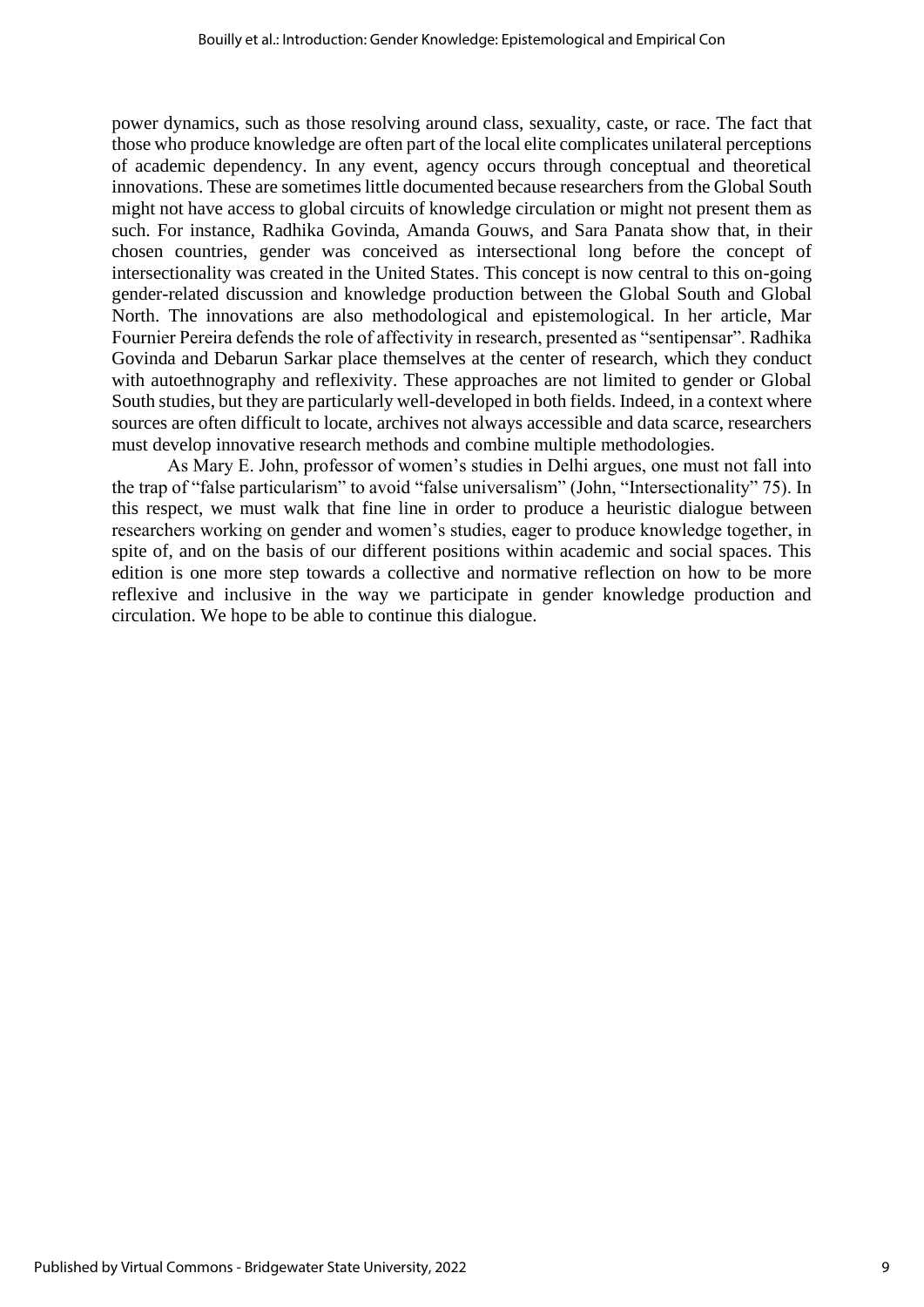## **References**

- Abu-Lughod, Lila. "Do Muslim Women Really Need Saving? Anthropological Reflections on Cultural Relativism and Its Others." *American Anthropologist*, vol. 104, no. 3, 2002, pp. 783–90.
- Alatas, Syed Farid. "Academic Dependency and the Global Division of Labour in the Social Sciences." *Current Sociology*, vol. 51, no. 6, 2003, pp. 599–613.
- Amadiume, Ifi. *Male Daughters, Female Husbands: Gender et Sex in an African Society*. Zed Books, 1987.
- Ampofo, Akosua Adomako, et al. "Women's and Gender Studies in English-Speaking Sub-Saharan Africa: A Review of Research in the Social Sciences." *Gender and Society*, vol. 18, no. 6, 2004, pp. 685–714.
- Bakare-Yusuf, Bibi. ""Yorubas Don't Do Gender': A Critical Review of Oyèrónké Oyěwùmí's The Invention of Women: Making an African Sense of Western Gender Discourses African Identities." *African Gender Scholarship: Concepts Methodologies and Paradigms*, edited by Signe Arnfred, CODESRIA, 2003, https://www.semanticscholar.org/paper/%E2%80%9CYORUBA%E2%80%99S-DON%E2%80%99T-DO-GENDER%E2%80%9D%3A-A-CRITICAL-REVIEW-OF-of-Bakare-Yusuf/a3ae5e44c8f4b3b81577665aba23e68e170d928a.
- Bard, Christine. "Jalons pour une histoire des études féministes en France (1970-2002)." *Nouvelles Questions Feministes*, vol. 22, no. 1, 2003, pp. 14–30.
- Bayart, Jean-François, et al. *Le politique par le bas en Afrique noire: contributions à une problématique de la démocratie*. éd. Karthala, 1992.
- Belinga, Marie-Eveline, et al. "Les Féministes des marges peuvent-elles parler ? Retour sur un « échec » académique et ses implications épistémologiques et politiques." *Genre, sexualité & société*, no. 22, IRIS-EHESS, Dec. 2019.
- Bhagwat, Vidyut, and Sharmila Rege. *Our Story: Twenty Years of LAWS*. IAWS, 2002.
- Bhaskaran, Suparna. *Made in India: Decolinizations, Queer Sexualities, Trans/National Projects*. Palgrave Macmillan, 2004.
- Bilgin, Pinar. "Thinking Past 'Western' IR?" *Third World Quarterly*, vol. 29, no. 1, , 2008, pp. 5–23.
- Bose, Christine, and Minjeong Kim, editors. *Global Gender Research: Transnational Perspectives*. Routledge, 2009.
- Bourdieu, Pierre. "Les conditions sociales de la circulation internationale des idées." *Actes de la Recherche en Sciences Sociales*, vol. 145, no. 1, 2002, pp. 3–8.
- Brown, Wendy. "The Impossibility of Women's Studies." *Differences: A Journal of Feminist Cultural Studies*, vol. 9, no. 3, 1997, pp. 79–101.
- Bustelo, María, et al., editors. *The Politics of Feminist Knowledge Transfer: Gender Training and Gender Expertise*. Palgrave Macmillan, 2016.
- Chaudhuri, M. "Learning through Teaching the 'Sociology of Gender.'" *Indian Journal of Gender Studies*, vol. 9, no. 2, 2002, pp. 245–61.
- Cîrstocea, Ioana. "Du 'genre' Critique Au 'genre' Neutre : Effets de Circulation." *Au-Delà et En Deça de l'État. Le Genre Entre Dynamiques Transnationales et Multi-Niveaux*, edited by Bérengère Marques-Pereira et al., Academia Bruylant, 2010, pp. 183–96.
- ---, editors. *The Globalization of Gender: Knowledge, Mobilizations, Frameworks of Action*. Routledge, 2019.
- Clair, Isabelle, and Jacqueline Heinen. "Le Genre et Les Études Féministes Françaises : Une Histoire Ancienne." *Cahiers Du Genre*, no. 54, 2013, pp. 9–19.
- Code, Lorraine. *What Can She Know?: Feminist Theory and the Construction of Knowledge*. Cornell University Press, 1991.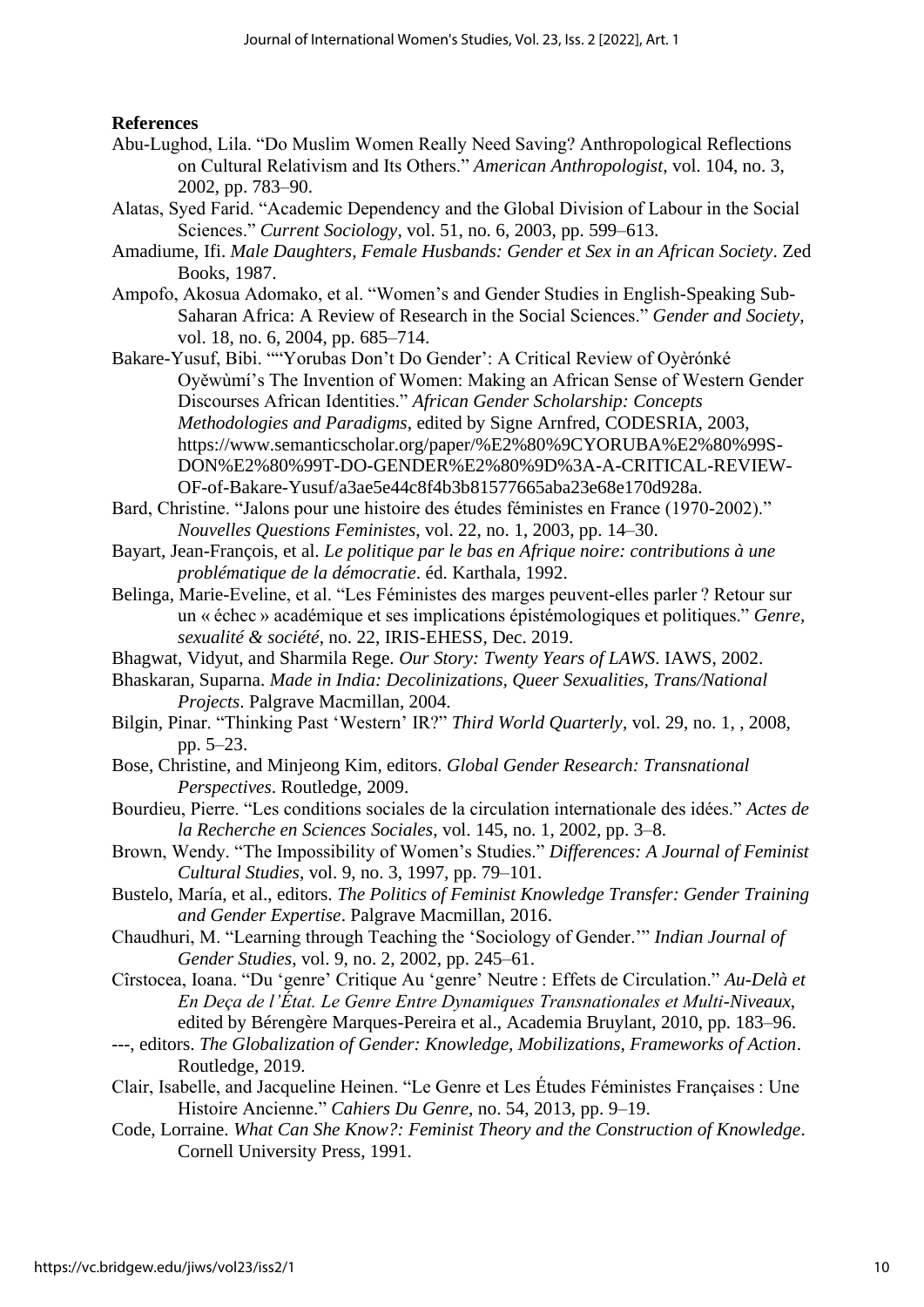- Connell, Raewyn, et al. "Re-Making the Global Economy of Knowledge: Do New Fields of Research Change the Structure of North-South Relations?" *The British Journal of Sociology*, vol. 69, no. 3, 2018, pp. 738–57.
- ---. "Rethinking Gender from the South." *Feminist Studies*, vol. 40, no. 3, 2014, pp. 518–40.
- ---. "Sociology for the Whole World." *International Sociology*, vol. 26, no. 3, 2011, pp. 288– 91.
- ---. "The Sociology of Gender in Southern Perspective." *Current Sociology*, vol. 62, no. 4, d, July 2014, pp. 550–67.
- Cornwall, Andrea, and Karen Brock. "What Do Buzzwords Do for Development Policy? A Critical Look at 'Participation', 'Empowerment'and 'Poverty Reduction.'" *Third World Quarterly*, vol. 26, 2005, pp. 1043–60.
- Corrêa, Sonia, et al. "The Globalisation of Anti-Gender Campaigns." *IPS*, 31 May 2018, https://www.ips-journal.eu/topics/democracy-and-society/the-globalisation-of-antigender-campaigns-2761/.
- Dados, Nour, and Raewyn Connell. "The Global South." *Contexts*, vol. 11, no. 1, , 2012, pp.  $12-13.$ .
- Desai, V. "NGOs, Gender Mainstreaming, and Urban Poor Communities in Mumbai." *Gender and Development*, vol. 13, 2005, pp. 90–98.
- Direnberger, Lucia. "Devenir Experte En Genre. Trajectoires et Stratégies Au Tadjikistan." *La Globalisation Du Genre : Mobilisations, Cadres d'actions, Savoirs*, edited by Delphine Lacombe et al., Presses universitaires de Rennes, 2018, pp. 45–63.
- Dutoya, Virginie. "Defining the 'Queers' in India: The Politics of Academic Representation." *India Review*, vol. 15, no. 2, 2016, pp. 241–71.
- ---. "La Professionnalisation de La Cause Des Femmes En Inde." *Actes de La Recherche En Sciences Sociales*, no. 223, 2018, pp. 26–43.
- Gallie, W. B. "Essentially Contested Concepts." *Proceedings of the Aristotelian Society*, vol. 56, 1955, pp. 167–98.
- Harding, Sandra G. *Is Science Multicultural? Postcolonialisms, Feminisms, and Epistemologies*. Indiana University Press, 1998.
- Heilbron, Johan, Thibaud Boncourt, et al. *European Social Sciences and Humanities (SSH) in a Global Context Preliminary Findings from the INTERCO-SSH Project*. 2017, http://www.eassh.eu/sites/default/files/pages/INTERCO\_SSH\_final funding.pdf.
- Heilbron, Johan. "Towards a Sociology of Translation: Book Translations as a Cultural World-System." *European Journal of Social Theory*, vol. 2, no. 4, 1999, pp. 429–44.
- Heilbron, Johan, Nicolas Guilhot, et al. "Vers Une Histoire Transnationale Des Sciences Sociales." *Sociétés Contemporaines*, no. 73, 2009, pp. 121–45.
- hooks, bell. *De La Marge Au Centre : Théorie Féministe*. Cambourakis, 2017.
- Hountondji, Paulin J. "Introduction: Recentring Africa." *Endogenous Knowledge: Research Trails*, edited by Paulin J. Hountondji, CODESRIA, pp. 1–39.
- Imam, A., et al. *Engendering African Social Sciences*. Codesria, 1997.
- John, Mary E. "Feminist Vocabularies in Time and Space: Perspectives from India."
	- *Economic and Political Weekly*, vol. 49, no. 22, 2014, pp. 121–30.
- ---. "Intersectionality: Rejection or Critical Dialogue?" *Economic and Political Weekly*, vol. 50, no. 33, 2015, pp. 72–76.
- ---. *Women's Studies in India: A Reader*. Penguin Books India, 2014.
- Kaplan, Cora, et al., editors. *Transitions, Environments, Translations: Feminisms in International Politics*. Routledge, 1997.
- Keck, Margaret E., and Kathryn Sikkink. *Activists beyond Borders: Advocacy Networks in International Politics*. Cornell University Press, 1998.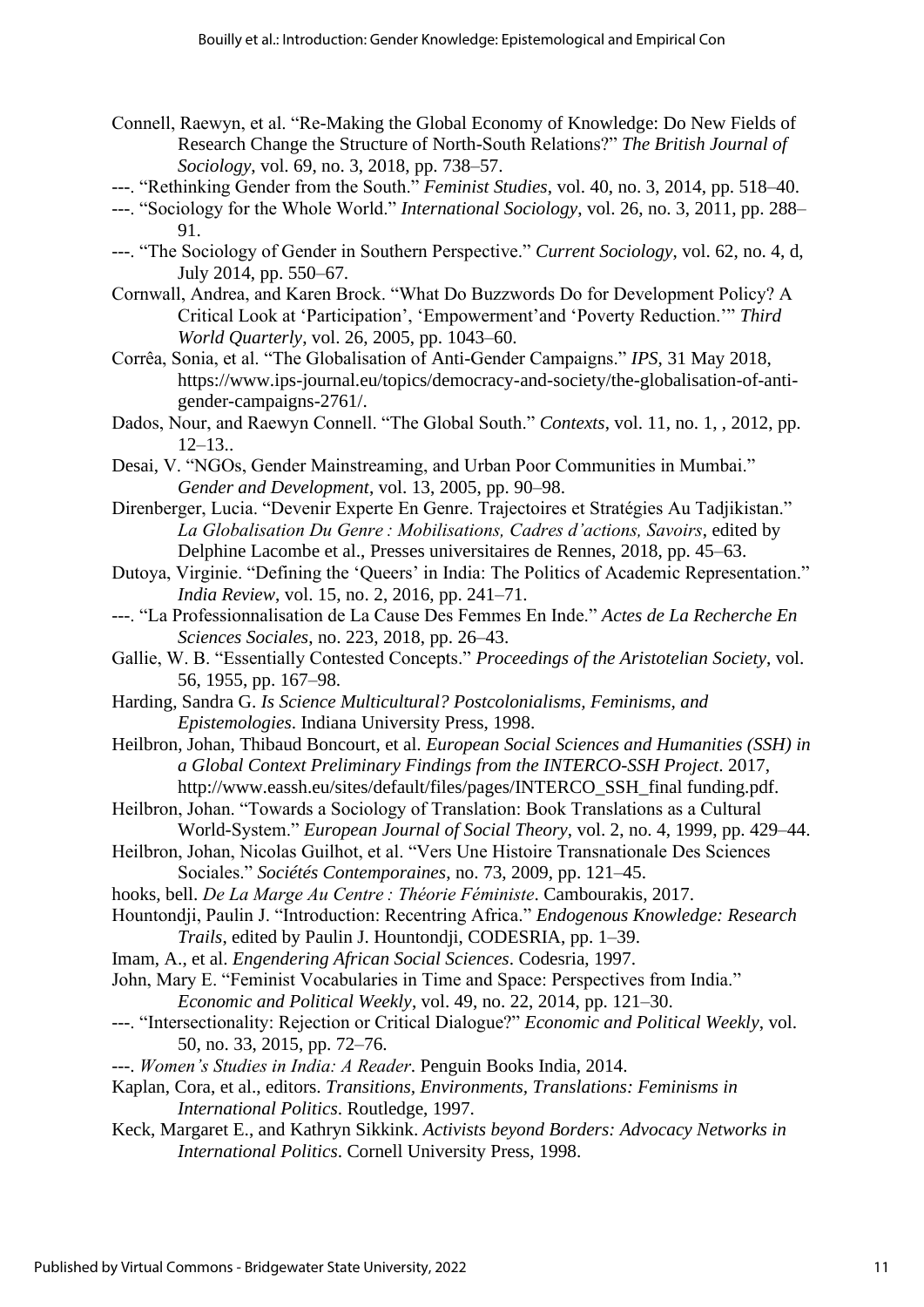- Keim, Wiebke. "Conceptualizing Circulation of Knowledge in the Social Sciences." *Global Knowledge Production in the Social Sciences: Made in Circulation*, edited by Wiebke Keim et al., , 2014, pp. 87–113.
- ---, editors. *Global Knowledge Production in the Social Sciences: Made in Circulation*. Ashgate, 2014.
- Lagrave, Rose-marie. "Recherches Féministes Ou Recherches Sur Les Femmes ?" *Actes de La Recherche En Sciences Sociales*, vol. 83, 1990, pp. 27–39.
- Menon, Nivedita. "Sexuality, Caste, Governmentality: Contests over 'Gender' in India." *Feminist Review*, no. 91, Feb. 2009, pp. 94–112.
- Mohanty, Chandra Talpade. "Under Western Eyes: Feminist Scholarship and Colonial Discourses." *Boundary 2*, vol. 12/13, no. 3, 1984, pp. 333–58.
- Naples, Nancy A., and Manisha Desai, editors. *Women's Activism and Globalization: Linking Local Struggles and Transnational Politics*. Routledge, 2002.
- Oyěwùmí, Oyèrónké. *The Invention of Women: Making an African Sense of Western Gender Discourses*. University of Minnesota Press, 1997.
- Pereira, Charmaine. "Locating Gender and Women's Studies in Nigeria: What Trajectories for the Future?" *Gender Activism and Studies in Africa*, edited by Signe Arnfred, CODESRIA, 2004, pp. 1–26.
- Prügl, Elisabeth. "Gender Expertise as a Strategy." *Feminist Strategies in International Governance*, edited by Gülay Caglar et al., 2013, pp. 57–73.
- Rege, Sharmila. "Institutional Alliance between Sociology and Gender Studies: Story of the Crocodile and Monkey." *Economic And Political Weekly*, vol. 32, no. 32, 1997, pp. 2023–28.
- Said, Edward. *L'Orientalisme*. Editions du Seuil, 2005.
- Scott, James C. *Domination and the Arts of Resistance: Hidden Transcripts*. Yale University Press, 1990.
- Scott, Joan W. "Gender : A Useful Category of Historical Analysis." *The American Historical Review*, vol. 91, no. 5, 1986, pp. 1053–75.
- Spivak, Gayatri Chakravorty. "'Can the Subaltern Speak?'" *Can the Subaltern Speak?*, edited by Rosalind C. Morris, Columbia University Press, 2010, pp. 21–78.
- ---. "'Draupadi' by Mahasveta Devi." *Critical Inquiry*, vol. 8, no. 2, University of Chicago Press, 1981, pp. 381–402. .
- ---. *En d'autres Mondes, En d'autres Mot : Essais de Politique Culturelle*. Payot, 2009.
- Thompson, Hayley, and Elisabeth Prügl. *Gender Experts and Gender Expertise Results of a Survey*. 2015.
- Tickner, Arlene B., and Karen Smith, editors. *International Relations from the Global South: Worlds of Difference*. Routledge, 2020.
- Tickner, J. Ann. "What Is Your Research Program? Some Feminist Answers to International Relations Methodological Questions." *International Studies Quarterly*, vol. 49, no. 1, , 2005, pp. 1–21.
- University Grants Commission. *Twelfth Plan Guidelines (2012-2017): Development of Women's Studies in Indian Universities and Colleges & Capacity Building of Women Managers in Higher Education*. 2012.
- Vanita, Ruth. "Thinking Beyond Gender in India." *Gender and Politics in India*, edited by Nivedita Menon, Oxford University Press, 1999, pp. 529–39.
- Verschuur, Christine, editor. *Savoirs féministes au Sud : Expertes en genre et tournant décolonial*, Graduate Institute Publications/L'Harmattan, 2019.
- Win, Everjoice J. "Not Very Poor, Powerless or Pregnant: The African Woman Forgotten by Development." *IDS Bulletin*, vol. 35, no. 4, 2004, pp. 61–64.